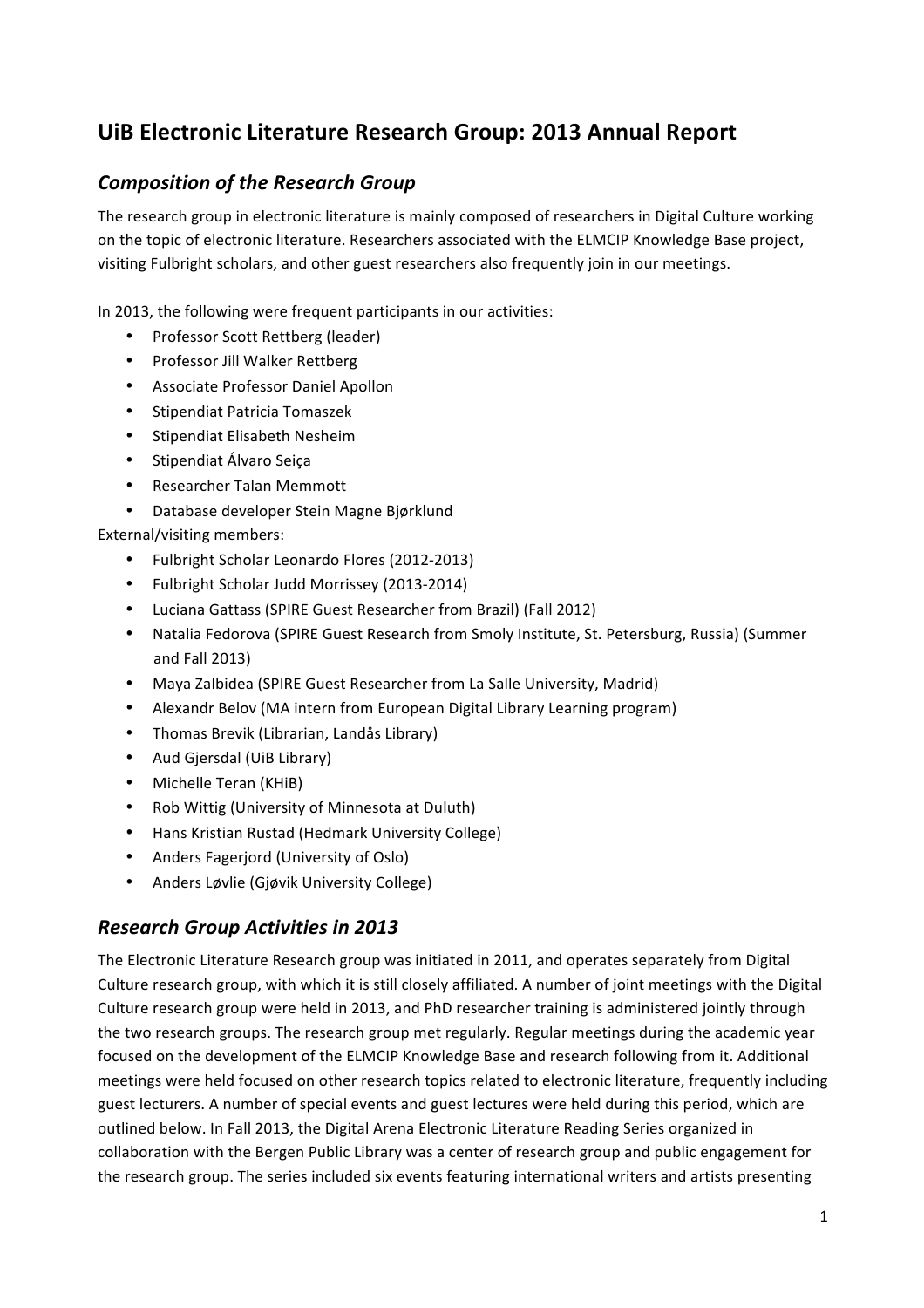their work in a peformative context, followed by a discussion and question and answer period led by a humanities scholar associatesd with the group. Another highlight of the year was a international seminar organized by the research group focused on macroanalyic, visualization-based research using the information harvested from the ELMCIP Electronic Literature Knowledge Base to track large-scale patterns in works and activities in the field of electronic literature. In collaboration with the University of Bergen Library, Scott Rettberg and Jill Walker Rettberg produced an exhibition "The Emergence of Electronic Literature" which collected precursor texts, works of electronic liteature, objects, hardware, posters and other ephemera that together documented the emergence of the field of electronic literature. On the pedagogical front, our group also produced a NORAM-funded collaborative project with three American universities: University of Minnesota at Duluth, Temple University, and West Virginia University, which resulted in the development of the joint course "Collaborative Creativity in New Media." An Erasmus agreement was also established with Paris 8 University. The Bergen Electronic Literature Research Group had a strong presence at the 2013 ELO conference in Paris, including a dedicated panel organized by our research group, and undergraduate and MA students from Digital Culture joined in an excursion to the conference and then worked to document the event in the ELMCIP Knowledge Base. Finally, the HERA-funded ELMCIP research project was brought to a successful conclusion in 2013, resulting in a 300+ page report *Electronic Literature as a Model of Creativity and Innovation in Practice* which is in press and will be published as a book in early 2014 by the Computing Literature series at West Virginia University press. Research group members published research and disseminated research at a number of international academic conferences in this period. Research group leader Scott Rettberg was promoted to full professor during this period, effective as of September 2012.

## **Research Group Special Events and Research Meetings**

14.01.2013-28.02.2013: First visit of SPIRE guest researcher Dr. Natalia Fedorova to develop Russian Electronic Literature Collection.

28.01.2013: Natalia Fedorova presentation "The History of Electronic Literature in Russia."

09.02.2013-11.02.2013: ELMCIP PI report workshop in Amsterdam, Netherlands.

04.03.2013-05-03.2013: DDDL (Digital, Digital, Digital Literature European Network) meeting in Porto, Portugal.

19.04.2013: Body Hacked / Body Extended seminar led by Elisabeth Nesheim.

25.05.2013-10.06.2013: Scott Rettberg and Jill Walker Rettberg in USA for presentations and meetings with colleagues at Temple University School of Film and New Media, West Virginia University Center for Literary Computing, and University of Mnnesota / Duluth program in Design.

06.06.2013: Digital Arena collaboration meeting with Bergen Public Library.

06.19.2013: ELO 2015 Conference planning meeting.

18.07.2013-11.10.2013: SPIRE guest researcher Natalia Fedorova's second research stay in Bergen.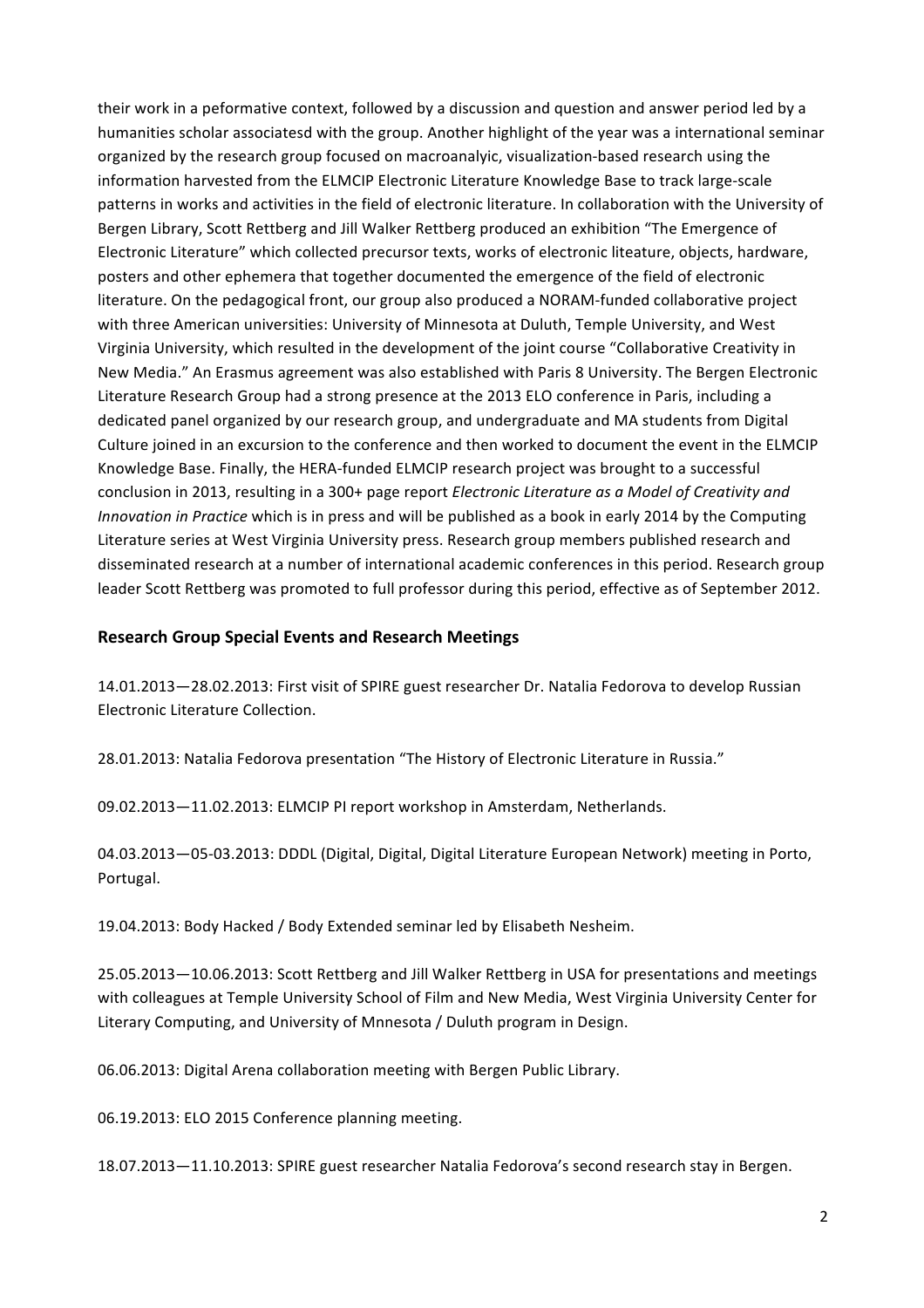06.08.2013-30.09.2013: UiB Humanities Library Exhibition "The Emergence of Electronic Literature"

07.08.2013-13.08.2013: Intensive joint course "Collaborative Creativity in New Media" with students and faculty from UIB Digital Culture, Temple University Film, UMD Design, and WVU Creative Writing takes place in Bergen.



Photo: Students and faculty participating in the August 2013 American-Norwegian joint course "Collaborative Creativity in New Media."

09.08.2013: Digital Arena Electronic Literature Reading series event, "Creative Collaborations in New Media" featuring readings and performances by Sandy Baldwin, Joellyn Rock, Roderick Coover, Scott Rettberg, and Rob Wittig.

16.08.2013-23.08.2013: SPIRE guest researcher Maya Zalbidea, from La Salle University in Madrid, Spain, first research stay to begin development of Spanish-language research collection in ELMCIP Knowledge Base.

19.08.2013—21.02.2013: Visualizing Electronic Literature Workshop. This event was a seminar and workshop focused on database visualization in the research domain of electronic literature. Featured speakers including Sean Ryder, chair of the HERA Network Board and professor of English at the National University of Ireland, Galway, and Kurt Fendt, professor of Comparative Media Studies at MIT and director of the Hyperstudios Digital Humanities lab, will address various research aspects of digital humanities databases, information visualization as research and visualization as art practice.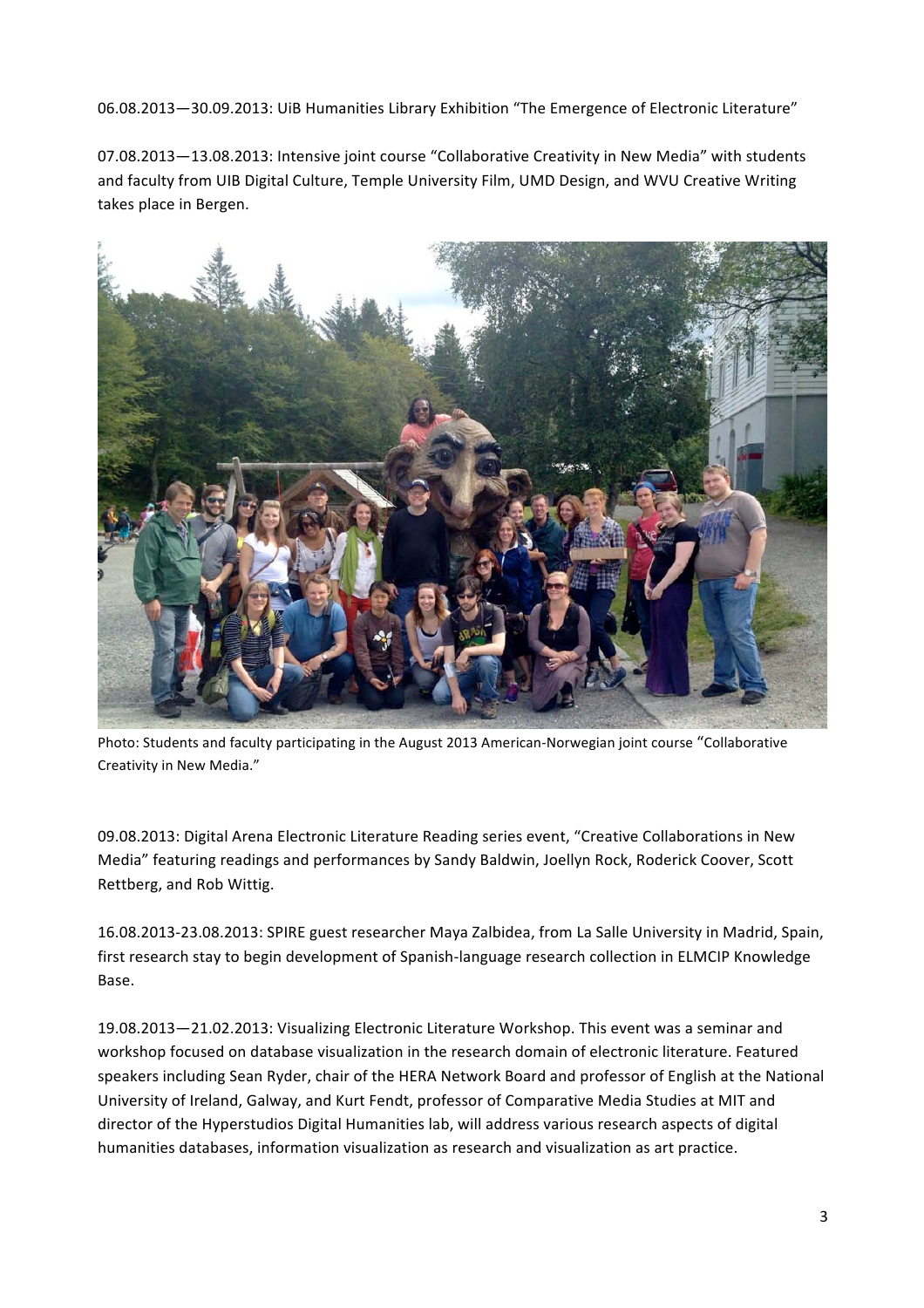## **Participants**

Sean Ryder (Galway), Kurt Fendt (MIT), Scott Rettberg (UiB), Jill Walker Rettberg (UiB), Natalia Fedorova (Smolny, St. Petersburg), Alvaro Seiça (UiB), Dag Elgesem (UiB), Talan Memmott (UiB), Patricia Tomaszek (UiB), Claus Huitfeldt (UiB), Elisabeth Nesheim (UiB), Anders Fagerjord (UiO), Maya Zalbidea (Lasalle University, Madrid), Maria Angell (University of Western Sydney), Anna Gibbs (UWS), Cheryl Ball (WVU), Leonardo Flores (University of Puerto Rico: Mayagüez), Raine Koskimaa (University of Jyväskylä), Judd Morrissey (School of the Art Institute, Chicago)



Photo: International humanities scholars interact with and discuss the mobile augmented reality literature application "The Operature" during Judd Morrissey's presentation at the Bergen Public Library.

19.09.2013: Digital Arena Electronic Literature Reading series event "Performance of Database and Visualization-Driven Works of Digital Literature" by Judd Morrissey

30.08.2013: ELRG workshop on ELO conference papers.

02.09.2013: PhD work-in-progress presentation by Patricia Tomaszek.

10.09.2013: Digital Arena Electronic Literature Reading series event, "Machine Libertine" with Natalia Fedorova and Taras Mashtalir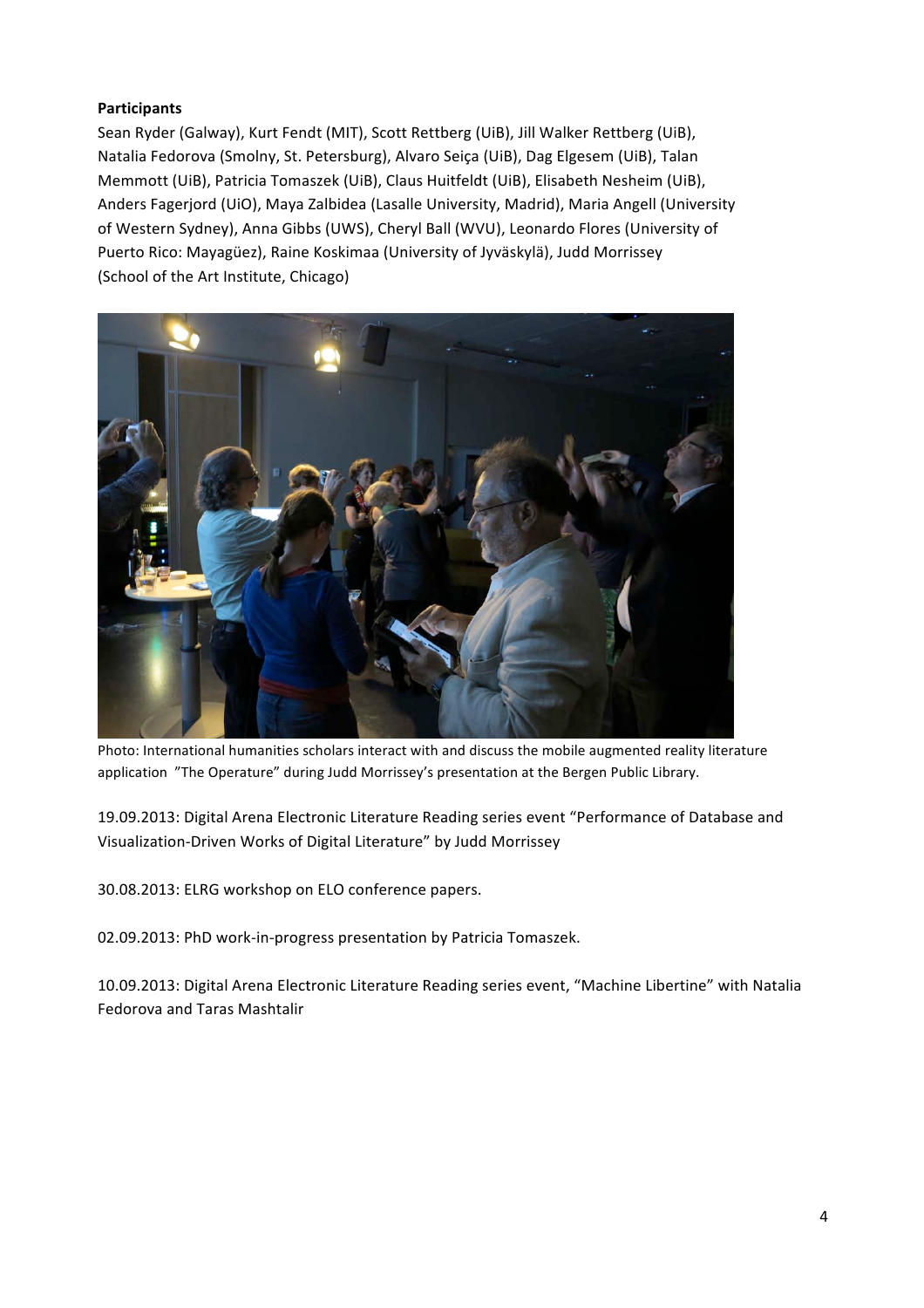

Photo: Machine Libertine performance at the Bergen Public Library.

24.09.2013-27.09.2013: Electronic Literature Organization Conference in Paris, France, including presentations by ELRG members.

24.09.2013-27.09.2013: Digital Culture student excursion to Electronic Literature Organization Conference in Paris, France led by ELRG, including six undergraduate and MA students.



Photo: Much of the UiB Electronic Literature Research Group representing UiB Digital Culture at L'École nationale supérieure des Arts Décoratif during the Electronic Literature Organization conference in Paris. — with Ugo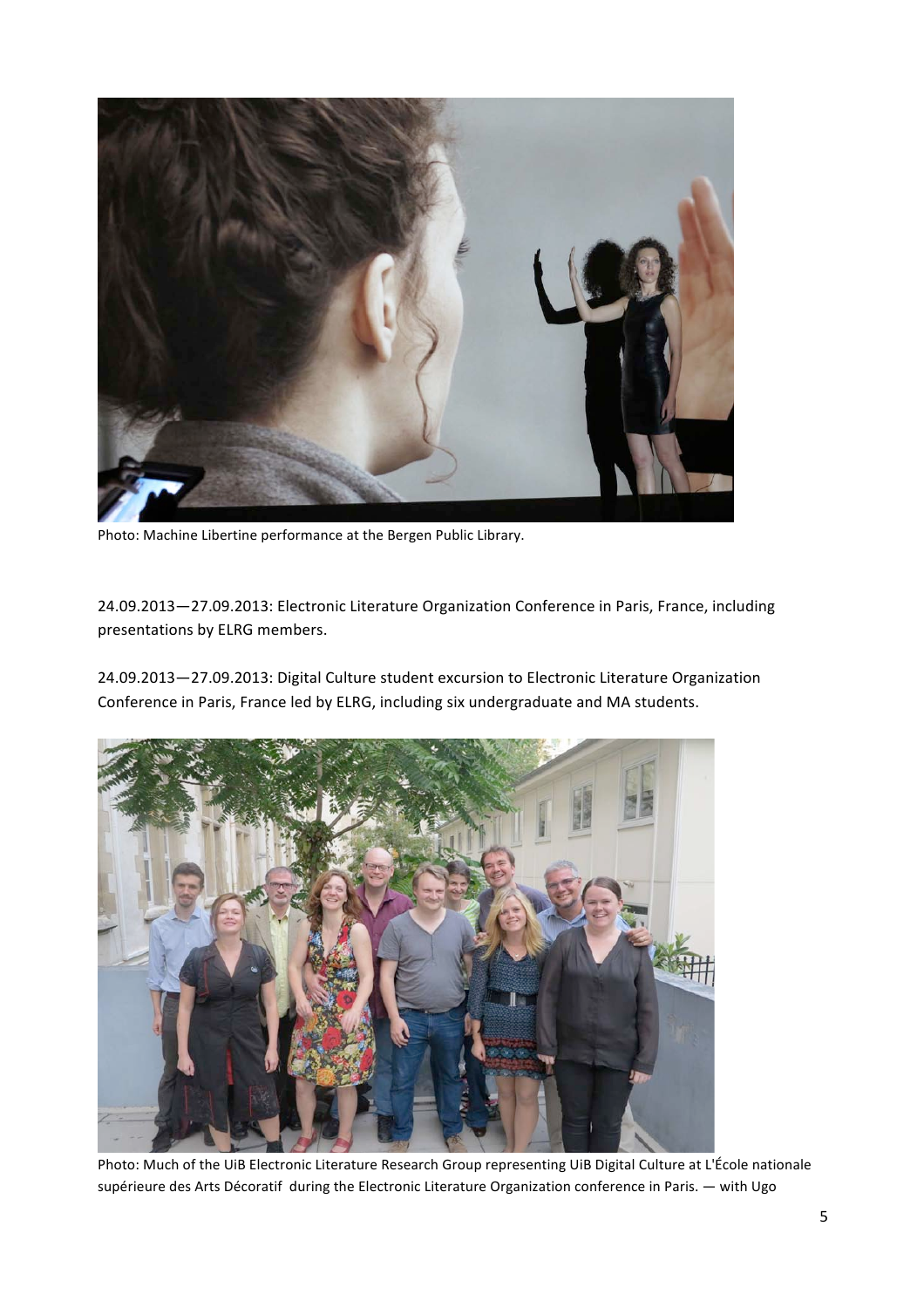Panzani, Elisabeth Nesheim, Talan Memmott, Jill Walker Rettberg, Stig Andreassen, Patricia Tomaszek, Davin Heckman, Helene Helgeland, Leonardo Flores and Hannelen Leirvag.

08.10.2013: Digital Arena Electronic Literature Reading series event, "Walking and Mapping" with humanities scholar Karen O'Rourke (Paris 1: Sorbonne) and artist Michelle Teran.

04.11.2013: Screeing of "The Exquisite Corpus: Issues in Electronic Literature" a video-essay produced by Talan Memmott during the ELMCIP project. At Ad Fontes, UiB.



12.11.2013: Digital Arena Electronic Literature Reading series event, "Nordic Landscapes" with author Johannes Heldén (Stockholm, Sweden).

15.11.2013: Digital Culture Alumni evening with Espen Aarseth.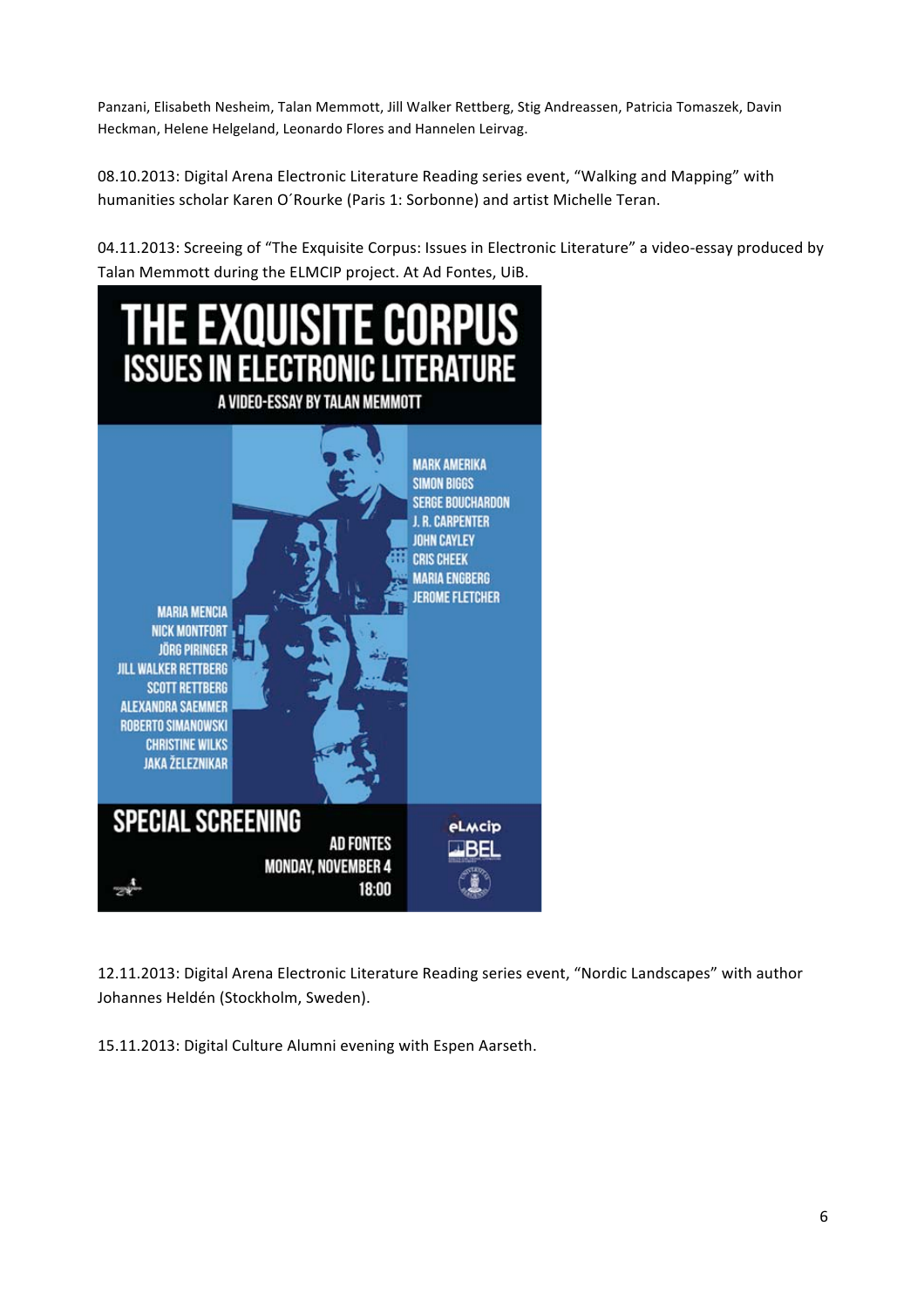

Photo: Espen Aareth lectures on the relation of books to computer game theory at Akademisk Kvarteret during the DIKULT alumni evening.

09.12.2013-11.12.2013: Meetings with Philippe Bootz and Alexandra Saemmer (Paris 8 University) regarding ERASMUS agreement and possible bilateral or joint MA focused on digital textuality.

10.12.2013: Digital Arena Electronic Literature Reading series event, "Ephemeral Migrations" with authors Alexandra Saemmer and Lucille Haute (Paris, France).

18.12.2013: Workshop on haptic-gesture-driven performance led by Japanese artist Sachicko Hayashi at Gallery 3,14.

## *Externally funded research applications and funding in 2013*

In 2013, the research group submitted a FRIHUM proposal to the Norwegian Research Council, "The Electronic Literature Lab: Macroanalytic, Database-Driven, Visualization-Based Digital Humanities Research." The project received positive reviews but was not funded.

The research group submitted a SPIRE grant application for a visiting research stay of Professor Maya Zalbidea, which was funded for 49.500 NOK.

The research group was awarded småforskmidler funding of 60.000 NOK for two activities: the Digital Arena Electronic Literature reading series, and the Visualizing Electronic Literature Seminar.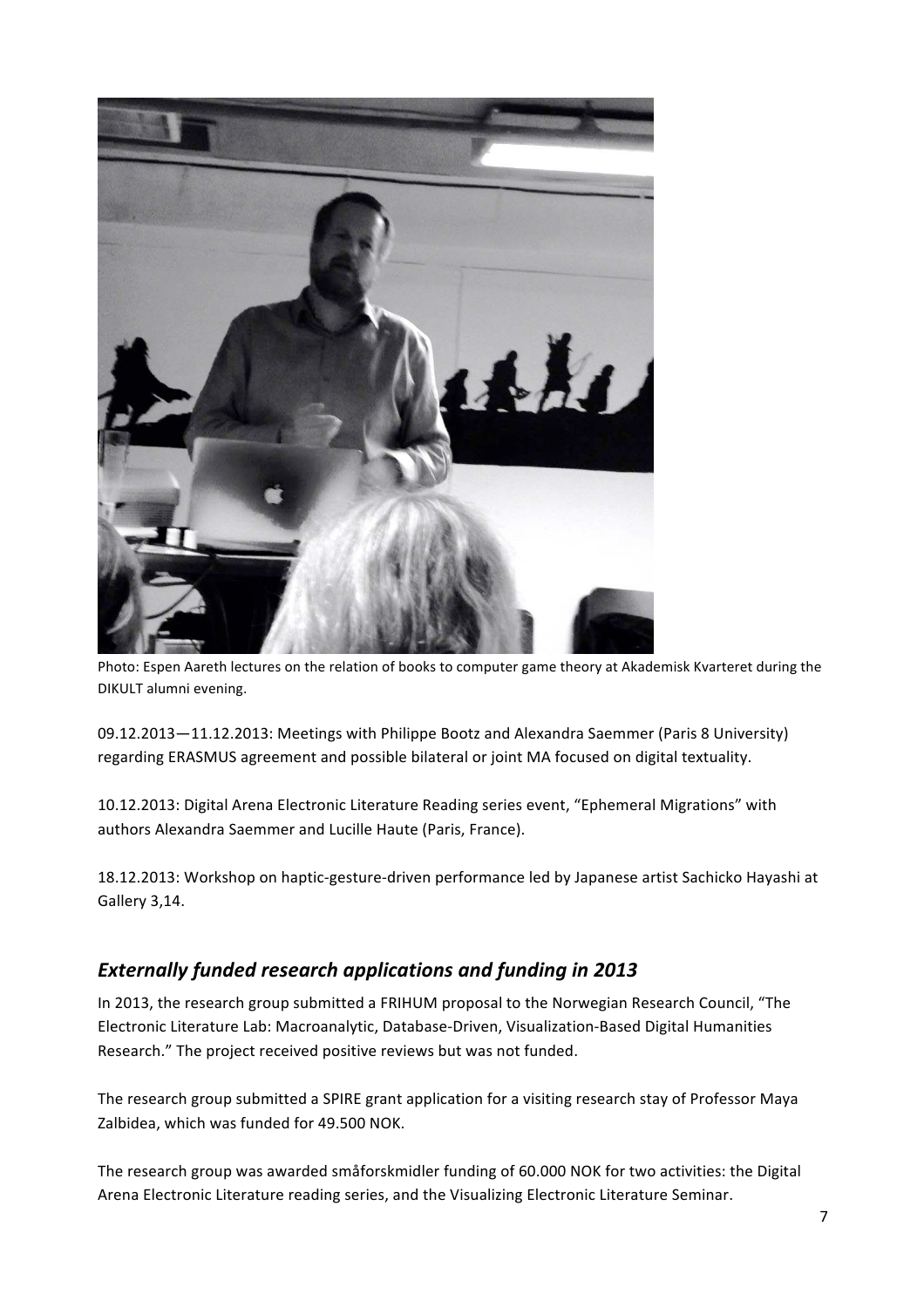The Bergen Public Library also contributed 20.000 NOK in funding for the Digital Arena series.

Excursion funding of approximately 50.000 NOK was awarded to bring undergraduate DIKULT students to the ELO Conference in Paris.

Scott Rettberg and Jill Walker Rettberg both were both awarded Leiv Erikkson fellowships by the Norwegian Research Council in support of sabbatical research to be conducted at the University of Illinois at Chicago and MIT during Spring 2014. Scott Rettberg's proposal "USA sabbatical focused on Macroanalytic Database Visualization Research and on Collaborative New Media Climate Change Narratives" and Jill Walker Rettberg's "Visualize Me" were each awarded 108.000 NOK.

Scott Rettberg was awarded a 2014 International Chair Grant from the H2H Labex based at Paris 8 University, and will have a residency in Paris funded by H2H during November and December of 2014.

An forskningsformål application to continue to develop the partnership with the Bergen Public Library that resulted in the Digital Arena electronic literature reading series was rejected in December 2013 by the LLE FFU committee, while an application to produce a PhD research workshop was tenatively approved pending budget clarifications.

## *Research Project Led by the Electronic Literature Research Group*

## **ELMCIP**

The ELMCIP (Electronic Literature as a Model of Creativity and Practice) project, led by Scott Rettberg, which was funded from June 2010-June 2013, continued to be a central focus of activity of the research group during 2013. Development of the ELMCIP Knowledge Base (http://elmcip.net/knowledgebase), which is UiB's main research output for the project, was the center of much activity. During the year the project advanced considerably. It includes more than 9.000 records documenting works of electronic literature, critical writing, authors, publishers, organizations, events and teaching resources in electronic literature, and is now widely recognized as an important research infrastructure for the international field of electronic literature. In 2013, several members of the research group also developed new avenues of meta-analytic visualization-based research using data harvested from the Knowledge Base

Regular meetings, on average biweekly, are held involving the team working on the Knowledge Base. Members of the Bergen ELMCIP team active in 2013 included:

- Scott Rettberg (project leader)
- Jill Walker Rettberg
- Talan Memmott
- Patricia Tomaszek (PhD student)
- Elisabeth Nesheim (PhD student)
- Alvaro Seica (PhD student)
- Leonardo Flores (Fulbright)
- Judd Morrissey (Fulbright)
- Stein Magne Bjørklund (Programmer)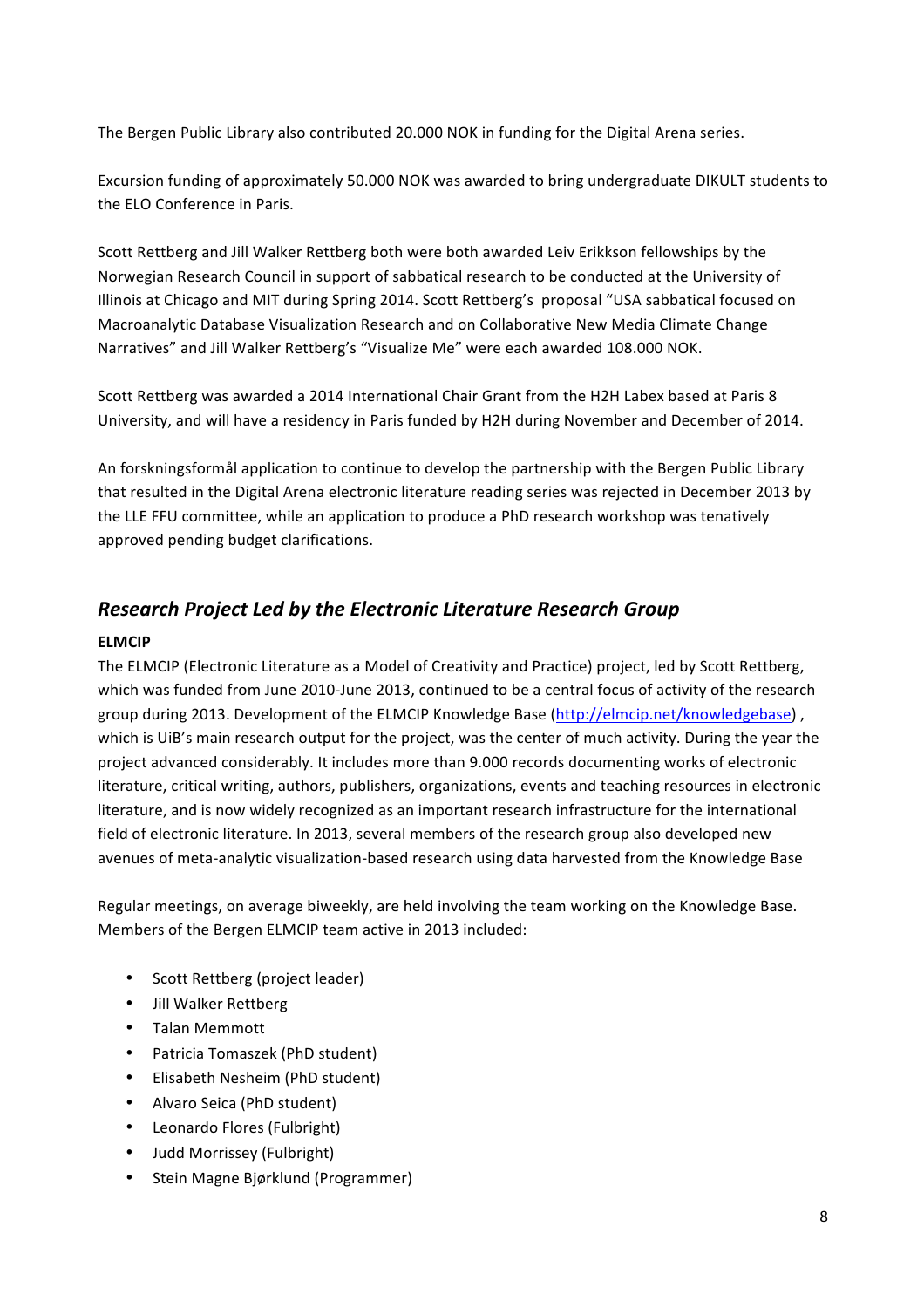- Aud Gjersdal (UiB Library)
- Luciana Gattass (SPIRE guest researcher)
- Natalia Fedorova (SPIRE guest researcher)
- Maya Zalbidea (SPIRE guest researcher)

Because the Knowledge Base is an active research database which UiB agreed to support and develop for five years beyond the period of the grant, we are actively pursuing further funding for staff and resources to support its continued development beyond 2013.

In 2013, members of the research group contributed chapters to the final report *Electronic Literature as* a Model of Creativity and Innovation in Practice, which will be published as a book in early 2014.

## *Graduate students involved in the group*

Ph.D. stipendiat Patricia Tomaszek, Elisabeth Nesheim, and Alvaro Seica are all active in the research group. MA students also participated in a number of activities, including the excursion to the Electronic Literature Organization conference in Paris.

## *Scholarly Publications*

Members of the research group published the following electronic literature-related articles in 2013. Asterisk indicates that the publication is expected to count for research points:

## **Scott Rettberg**

Baldwin, Sandy and Scott Rettberg, eds., *Electronic Literature as a Model of Creativity and Innovation in Practice:* A Report from the HERA Joint Research Project (ELMCIP, the Center for Literary Computing, and West Virginia University Press, Bergen and Morgantown, 2014). In press. Print ISBN 978-82-999089-3-1. PDF ISBN 978-82-999089-4-8. e-Pub ISBN 978-82-999089-5-5.

Rettberg, Scott. "Developing a Network-Based Creative Community: An Introduction to the ELMCIP Final Report". In press. 2014. In *Electronic Literature as a Model of Creativity and Innovation in Practice: A Report from the HERA Joint Research Project*. Morgantown: West Virginia UP. \*

Rettberg, Scott with Eric Dean Rasmussen. "The ELMCIP Electronic Literature Knowledge Base: Project Report" in *Electronic Literature as a Model of Creativity and Innovation in Practice: A Report from the* HERA Joint Research Project. In press. 2014. Morgantown: West Virginia UP. \*

Rettberg, Scott. "From Traces to Collective Memory: Databases and the Development of the Field of Electronic Literature" in *The Digital Subject: Questioning Hypermnesia*. In press. 2014. Paris: Les Presses du Réel. \*

Rettberg, Scott. "Human Computation in Electronic Literature" in *Handbook of Human Computation*. In press. 2014. New York: Springer. \*

Rettberg, Scott. "Electronic Literature" in *Johns Hopkins Guide to Digital Media,* Lori Emerson and Marie Laure-Ryan, eds. In press. 2014. Batimore: Johns Hopkins UP. \*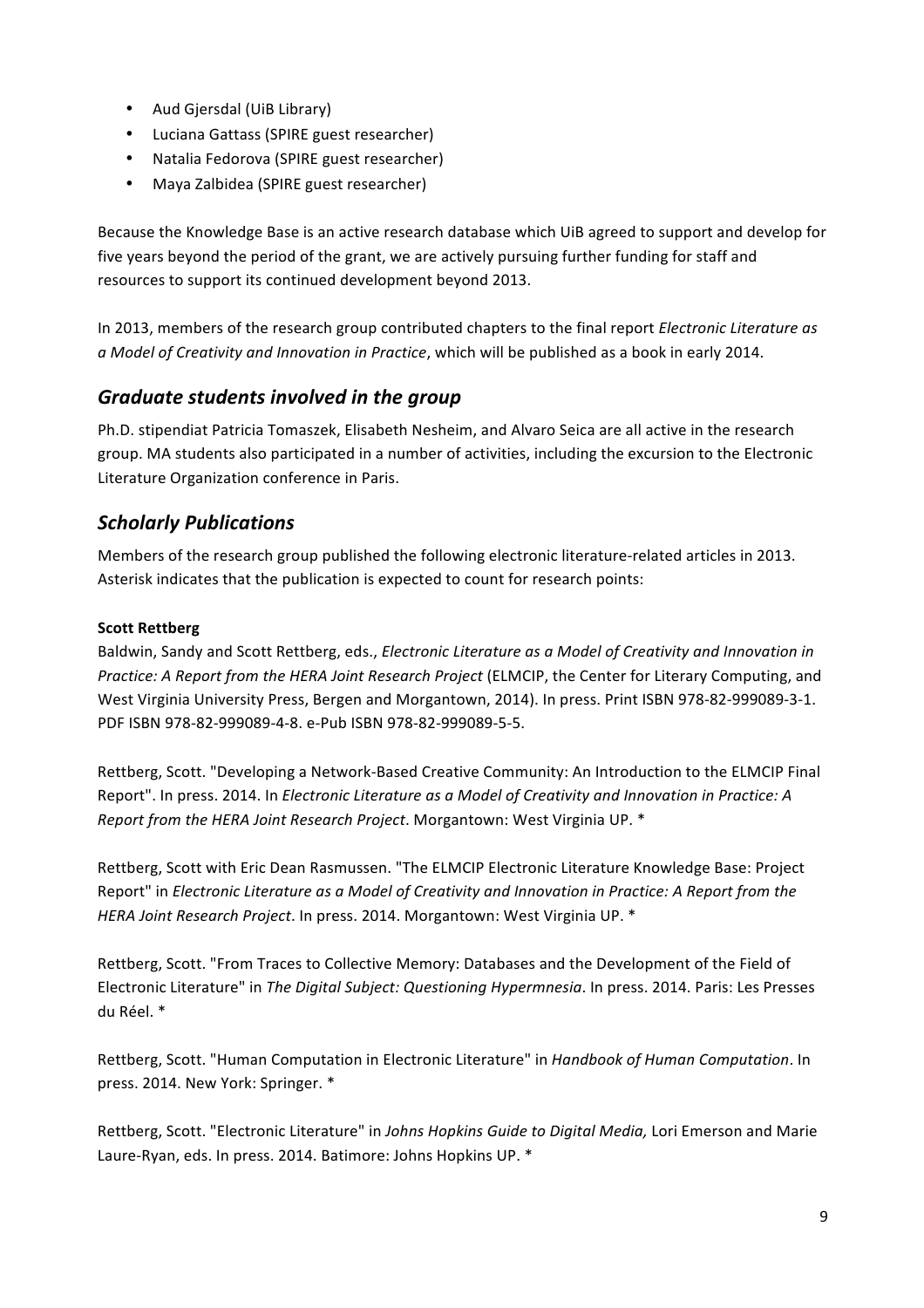Rettberg, Scott. "Collaborative Narrative" in *Johns Hopkins Guide to Digital Media*, Lori Emerson and Marie Laure-Ryan, eds. In press. 2014. Baltimore: Johns Hopkins UP. \*

Rettberg, Scott. "Introducing the ELMCIP Electronic Literature Knowledge Base", *Cibertextualidades* 5, 2013, pp. 257-261. \*

Rettberg, Scott, and Leonardo Flores, eds. "Electronic Literature Dossier" in *Rio Grande Review*, Spring 2013.

### **Jill Rettberg**

Rettberg, Jill Walker. 2013. *Blogging*. 2nd ed. Cambridge: Polity Press.\*

Rettberg, Jill Walker. 2013. "Norsk blogghistorie: erindringer fra årtusenskiftet", i Kristian Bjørkelo (red.) *Gi* meg en scene! Norsk blogghistorie - ti år med terror, traumer og dagens outfit. Oslo: Humanist forlag, 2013. \*

Rettberg, Jill Walker and Patricia Tomaszek. In press. 2014. "Electronic Literature Communities." In *Electronic Literature as a Model of Creativity and Innovation in Practice:* A Report from the HERA Joint *Research Project*. Morgantown: West Virginia UP.\*

#### **Patricia Tomaszek**

Desrochers, Nadine and Patricia Tomaszek. "Bridging *The Unknown*: An Interdisciplinary Case Study of the Paratextual Framework in Electronic Literature " in *Examining Paratextual Theory and its Applications in Digital Culture*. In press. 2014. Hershey, PA: IGI.

#### **Talan Memmott**

Memmott, Talan. Director. *The Exquisite Corpus: Issues in Electronic Literature*, Video-essay (58:06) 2013. URL: http://vimeo.com/76686430. 

### **Leonardo Flores**

Flores, Leonardo. "Ana María Uribe's Poetic Media Migration" *Río Grande Review*, Spring 2013.

Flores, Leonardo. " "Digital Textuality and its Behaviors" Journal of Comparative Literature and Aesthetics. Vol. 36. In press, Spring 2014.

Flores, Leonardo. " "Digital Poetry" *The Johns Hopkins Guide to Digital Media*. In press. 2014. Baltimore, MD: The Johns Hopkins University Press.

#### **Judd Morrissey**

Morrissey, Judd. The Operature. 60-page augmented reality book. December 2013 special edition of *Pinups Magazine*, NYC.

## *Conferences and Presentations of Scholarly and Creative Work*

#### **Scott Rettberg**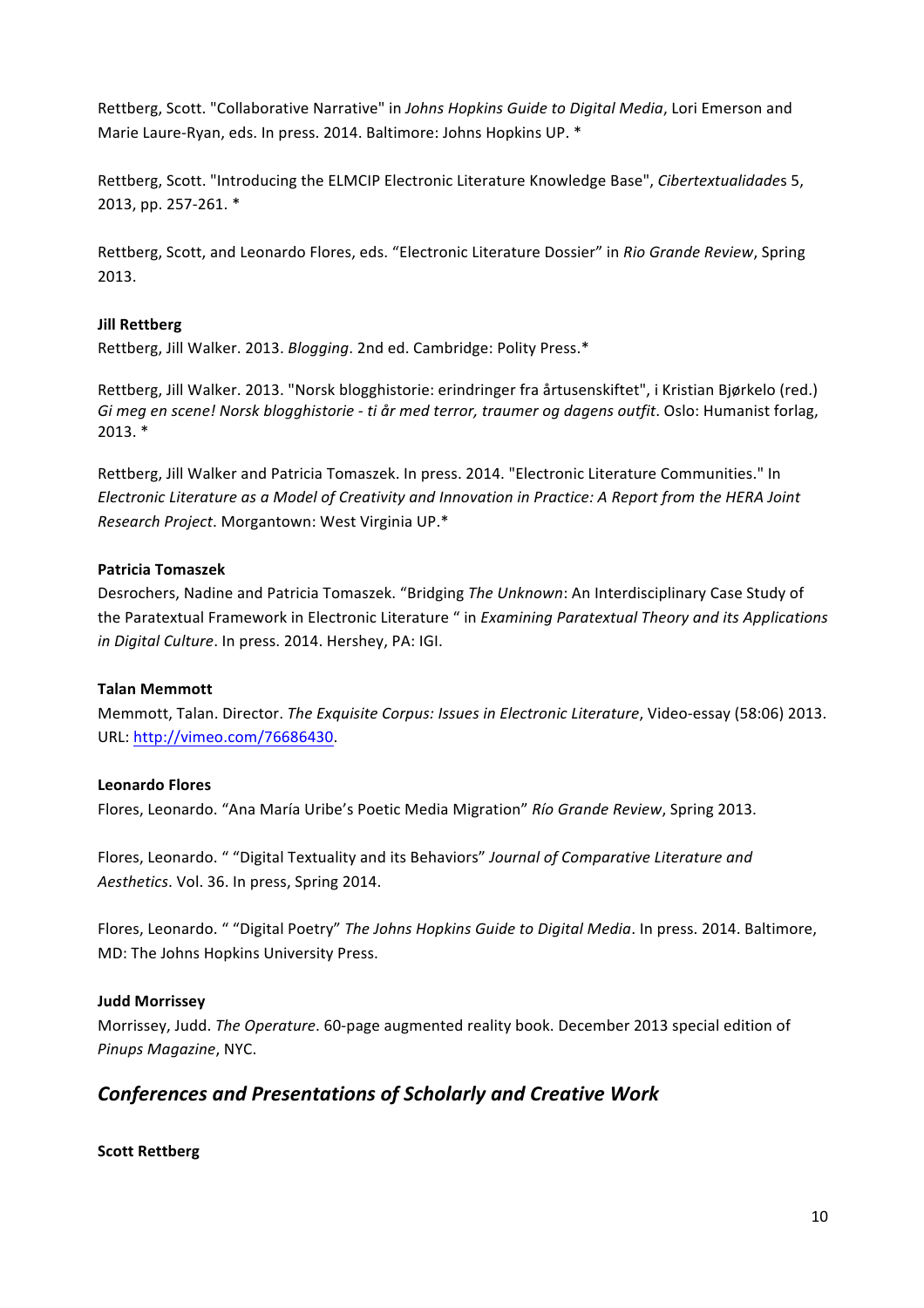—with Jill Walker Rettberg, "Mining the Knowledge Base: Exploring Methodologies for Analyzing the Field of Electronic Literature." Digital Methods Winter School 2013, Amsterdam, Netherlands, 2013-01-22 - 2013-01-25.

— with Patricia Tomaszek and Jill Walker Rettberg "Å bruke ELMCIPs kunnskapsbase i elektronisk litteratur i undervisningen". Fagleg-pedagogisk dag, University of Bergen, Norway, 2013-02-01.

"Developing a Robust Research Infrastructure for Electronic Literature: The Electronic Literature Knowledge Base." HASTAC 2013, York University, Toronto, Canada, 2013-04-25 - 2013-04-27.

"Network Based Fictions in the Public/Private Sphere." MIT8, MIT, USA; 2013-05-03 - 2013-05-05.

"Digital Humanities Projects for Electronic Literature." Cultural Dynamics and Creativity in Digital Europe, Kings College, London, UK, 2013-05-31.

—with Serge Bouchardon and Christine Wilks. "European Electronic Literature Showcase." The HERA Time and the Place Festival, Kings Place, London, UK, 2013.06.01.

—with Roderick Coover. *Toxi\*City*. Museum installation for "Sensing Change" exhibtion. Chemical Heritage Foundation Museum. Philadelphia, PA, 2013.06.01 - 2014.05.30.

- with Jill Walker Rettberg. "The Emergence of Electronic Literature: Library Exhibition at the University of Bergen Humanities Library." University of Bergen Electronic Literature Research Group, University of Bergen Humanities Library, Bergen, 2013-08-01 - 2013-09-30.

"Research Infrastructure Lessons from the ELMCIP Knowledge Base for CLARINO". CLARINO Network seminar, Voss, 2013-09-01.

"An Emerging Canon? A Case Study in Using Visualization Strategies to Understand a Field as It Develops." Presented at Visualizing Electronic Literature Seminar. Bergen, 2013-09-19.

"Challenges and Suprises of Leading a Major European Humanities Research Project." HERA: Humanities in the European Research Area Joint Research Project Network Meeting. Dubrovnik, Croatia, 2013-10-02.

"An Emerging Canon? A Preliminary Analysis of All References to Creative Works in Critical Writing Documented in the ELMCIP Electronic Literature Knowledge Base." Chercher le texte, Electronic Literature Organization 2013 Conference, Paris, France, 2013-09-23 - 2013-09-28.

-with Roderick Coover. *Toxi\*City*. Installation at Aarhus University, Denmark. Literature, Media, Sound Conference. 28-11-2013 - 30-11-2013.

"Collaboration, Voice, Video, and Combinatory Narrative." Artist talk and screening of films produced in collaboration with Roderick Coover: The Last Volcano / Det Siste Utbruddet, Cats and Rats / Rotter og Katter and *Three Rails Live* with Coover and Nick Montfort. Aarhus University, Denmark. Literature, Media, Sound Conference. 28-11-2013 - 30-11-2013.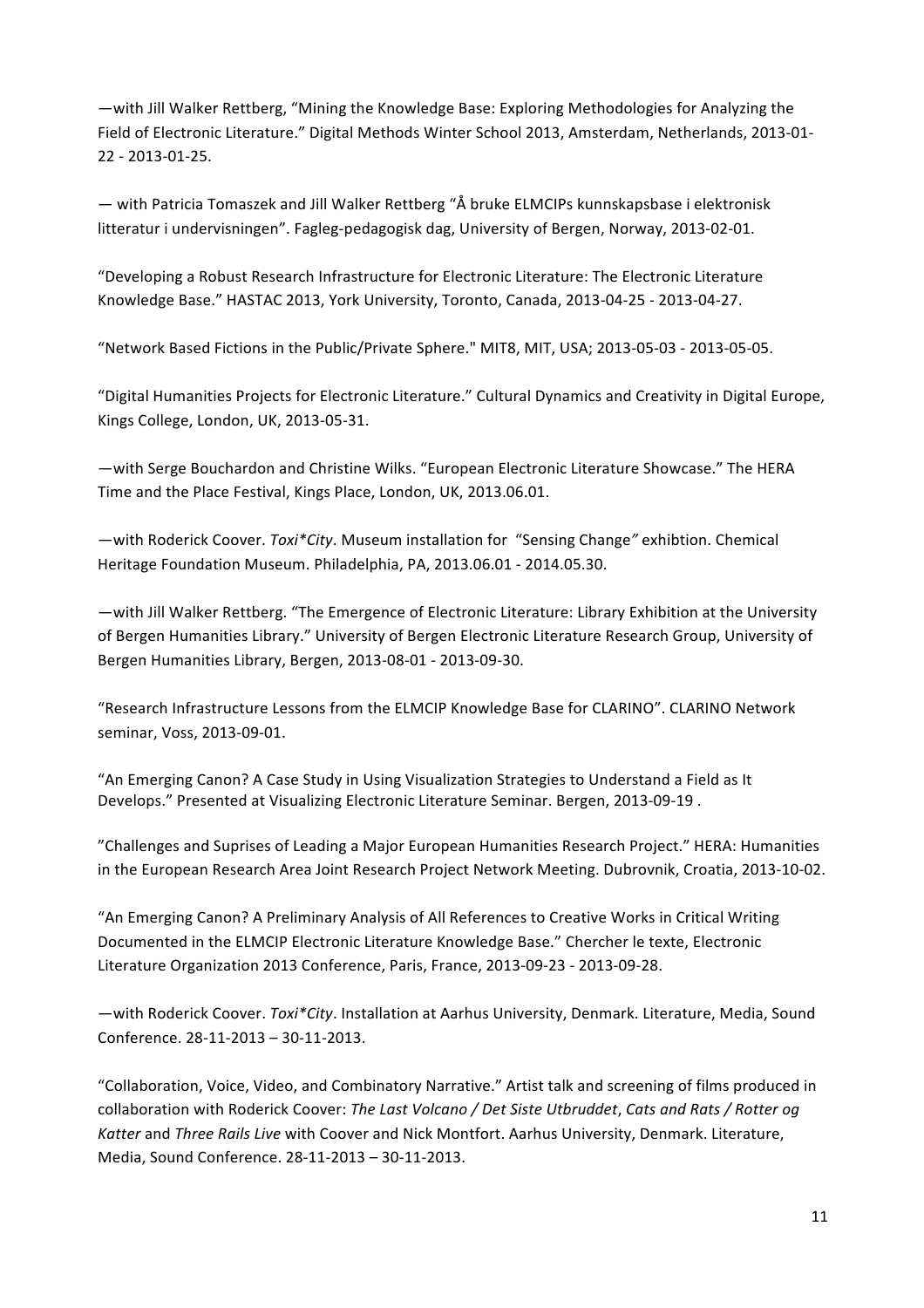## **Jill Rettberg**

—with Scott Rettberg. "Mining the Knowledge Base: Exploring Methodologies for Analysing the Field of Electronic Literature" Presented at Digital Methods Winter School 2013 and Mini-Conference, University of Amsterdam, 22-25 September, 2013 . http://elmcip.net/critical-writing/mining-knowledge-baseexploring-methodologies-analysing-field-electronic-literature

"A Network Analysis of Dissertations About Electronic Literature". Paper presented at ELO 2013: Chercher le texte, Paris 23-27 September, 2013. http://conference.eliterature.org/sites/default/files/papers/Jill-Walker-Rettberg-A%20Network%20Analysis%20of%20Dissertations%20About%20Electronic%20Literature.pdf

"The ELMCIP Electronic Literature Knowledge Base: Documentation, Connections and Visualisations. Presented at seminar What are Digital Humanities?" June 14-15, 2013. University of Oslo. Slides: http://www.slideshare.net/jilltxt/elmcip-presentation-ui-o-june-2013. 

"Network Analysis and Visualization as a Method for Studying Electronic Literature" Presented at Visualizing Electronic Literature Seminar. Bergen, August 19-21, 2013.

"Quantified Selves? Selfies, Automated Diaries, Quantified Self and the Neoliberalism of Social Media." Presented at The Medium Design Seminar, UH Nett Vest. London Dec 5-6, 2013.

"Litteratur i en digital tid." Inviterte kommentarer til Øyvind Prytz' rapport "Litteratur i digitale omgivelser". Norsk kulturråd, 20. juni 2013.

### **Patricia Tomaszek**

"Å bruke ELMCIPs kunnskapsbase i elektronisk litteratur i undervisningen." Fagleg-pedagogisk dag, University of Bergen, 2013-02-01 - 2013-02-01.

-with Nadine Desrochers. "Thresholds of the Edge: Rethinking the Concepts of Books and Access in the Age of the Digital Paratext." Canadian Association for the Study of Book Culture Annual Conference, University of Victoria, British Columbia, Canada, 2013-06-04 - 2013-06-05.

- with Nadine Desrochers. "What I See and What You Read: A Narrative of Interdisciplinary Research on a Common Digital Object". Tales from the Edge: Narrative Voices in Information Research and Practice; 2013-06-06 - 2013-06-08.

"Experiencing Reading at Thresholds to Literature in Programmable Media. Researching the Reading Experience, Akershus University College of Applied Sciences, Oslo, 2013-06-11 - 2013-06-12.

"Reading at the Thresholds to Electronic Literature: A Paratextual Study." E-poetry 2013, London, 2013-06-17 - 2013-06-20.

"Dynamic Visualization Tools for Data Discovery." Visualizing Electronic Literature Seminar, Bergen, 2013-08-19 - 2013-08-21.

"Locating Literary Heritage in Paratexts: An Analysis of Epitexts in Electronic Literature." ELO 2013 Conference Chercher le Texte: Locating the Text in Electronic Literature, Paris, 2013-09-24 - 2013-09-27.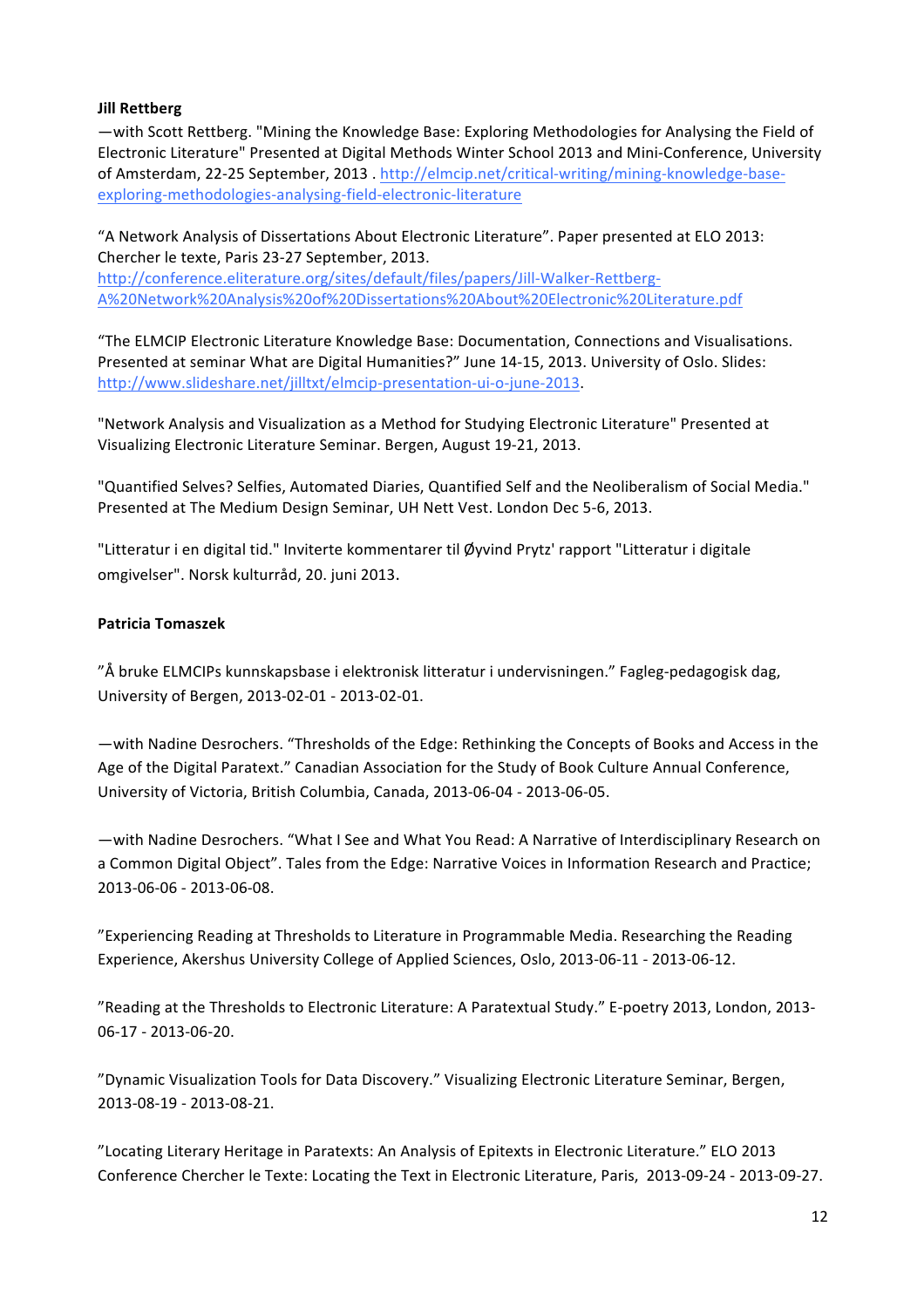## **Elisabeth Nesheim**

"The Border of the Skin." Body Hacked/Body Extended seminar, UiB Digital Culture, Bergen. 2013.04.19 https://docs.google.com/document/d/1ZrFfplOwNY\_P9UerVmqxph4JM-aemqT6R9A\_u2CJ8Kg/edit

## **Leonardo Flores**

"Remediating Code: The Case of 'Enigma n'and 'Seattle Drift' by Jim Andrews." Remediation in the Context of Transdisciplinarity, Institute of World Literature at the Slovak Academy of Sciences, 2013-01-17.

"Teaching with I ♥ E-Poetry." E-Poetry Pedagogy Colloquium, Kingston University, 2013-06-17.

"I ♥ E-Poetry: 500 Entries Later" E-Poetry 2013, Kingston University, 2013-06-19. 

"Analyzing I ♥ E-Poetry via Visualizations from ELMCIP Knowledge Base Data." Visualizing Electronic Literature, University of Bergen. 2013-08-19.

"Born-Digital Literature for a Born-Digital Generation." Keynote address at Southern TESOL Conference, Catholic University of Puerto Rico, 2013-09-21.

"Scarcity, Spreadability, and Aura." Electronic Literature Organization Conference, Paris 8 University, 2013-09-26.

### **Judd Morrissey**

"Performance of Database and Visualization-Driven Works of Digital Literature." Digital Arena Electronic Literature Series, reading, Bergen Public Library, Norway, 2013-09-19.

Chercher Le Texte Festival, performance, Le Cube, Paris, France, 2013-09-26.

"The Operature." Performance and exhibition, Performing House, York, UK, 2013-10-16.

"The Operature." Performance and exhibition, Anatomical Theatre Museum, London, 2013-10-11.

"The Operature.", performance and exhibition, Museum of Contemporary Art Chicago, 2013-11-16.

### **Natalia Fedorova**

"Russian E-Lit 1.0 - 3.0." UiB Digital Culture Research Group, Bergen, 2013-01-28.

"Russian E-Poetry" E-Poetry 2013, London, 2013-06-17 - 2013-06-20.

"Mapping Russian E-Lit" UiB Future of Russian and Electronic Literature Research Groups, 2013-09-05.

"Russian E-Lit." Ha!wangarda, Krakow, 2013-10-3 - 2013-10-6.

### **Luciana Gattass**

"Digital Humanities in Praxis: Introducing the Brazilian Electronic Literature Collection." ." ELO 2013 Conference Chercher le Texte: Locating the Text in Electronic Literature, Paris, France. 2013-09-23 -2013-09-27.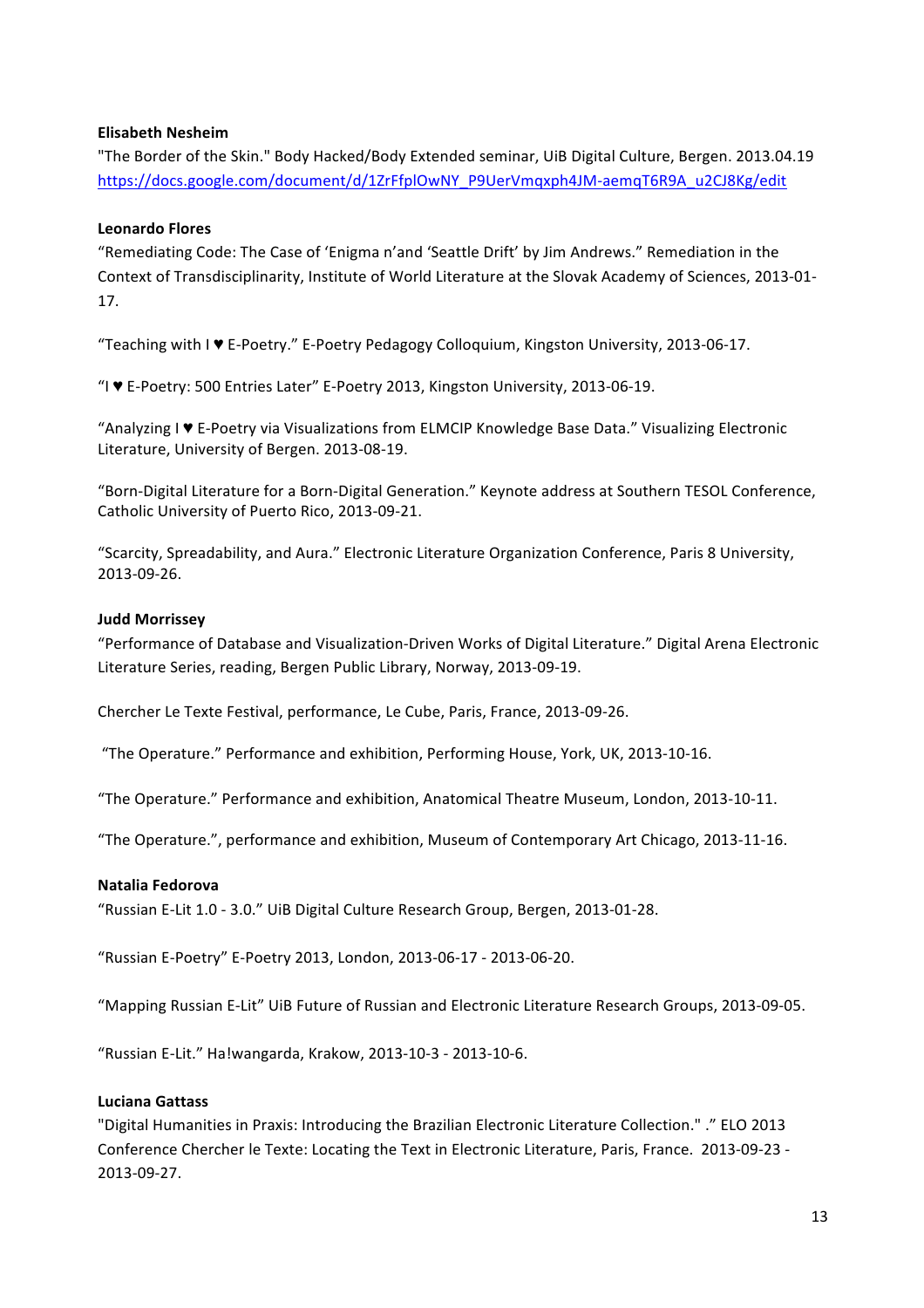## *Strategy for regional, national, and international cooperation*

## **Consortium of Electronic Literature (CELL)**

In 2013, we advanced the work of the Consortium for Electronic Literature, which includes partnerships with electronic literature institutions and databases in Europe, North America, and Australia. This work mainly involved the development of a core set of common documentation fields for works of electronic literature and the development of an implementation plan for shared search across databases. In 2014, the consortium is trying to fund this plan and begin its implementation. The CELL initiative will be core to an EU Horizon 2020 research infrastructure application planned for early 2015.

## **The Electronic Literature Organization**

We have reached a tentative agreement with the Electronic Literature Organization to host the Electronic Literature Organization conference and exhibition in Bergen in 2015. The major international conference has been hosted biannually in the USA, but in 2013 is moving to an annual schedule, with a European host in alternating years, starting with Paris in 2013. Scott Rettberg continues to serve on the board of directors of the ELO, and is serving on the scientific committee of the 2013 conference. In 2013, Elisabeth Nesheim worked with the ELO to overhaul their conference website to improve its sustainability as an event archive and so that it can be more easily integrate with the ELMCIP Knowledge Base and other CELL databases. In 2014, we plan to apply for funding for the 2015 conference from multiple entitites including Bergen Kommune, the Norwegian Research Council, and Arts Council Norway.

## **HERA** and **FP7**

In 2013, we completed the ELMCIP project and delivered the final report. We also participated in multiple HERA network events. We will continue to work with partners from the ELMCIP project on future projects. We will also continue to develop and maintain the ELMCIP Knowledge Basse.

## **Local and National partnerships**

Our partnership with the Bergen Public Library flourished in 2013 with the Digital Arena reading series. The Bergen Public Library has agreed to contribute 30.000 NOK in 2014 to the continuation of this series, though our department's research committee rejected an application for UiB funding to continue the partnership. We plan to submit a new application in the småforskmidler round, with a clearer explanation of why publicly engaged scholarship in concert with a program to bring international writers to Bergen to show their work for an engaged public audience makes sense from a humanities research perspective. We will also work to develop partnerships with local arts venues for the planned 2015 ELO conference and festival

## *Plans for 2014*

Our work on the ELMCIP Knowledge Base will continue. We will also submit a number of grant applications in hopes of finding continuing funding to develop the Knowledge Base and to derive new research outcomes from it.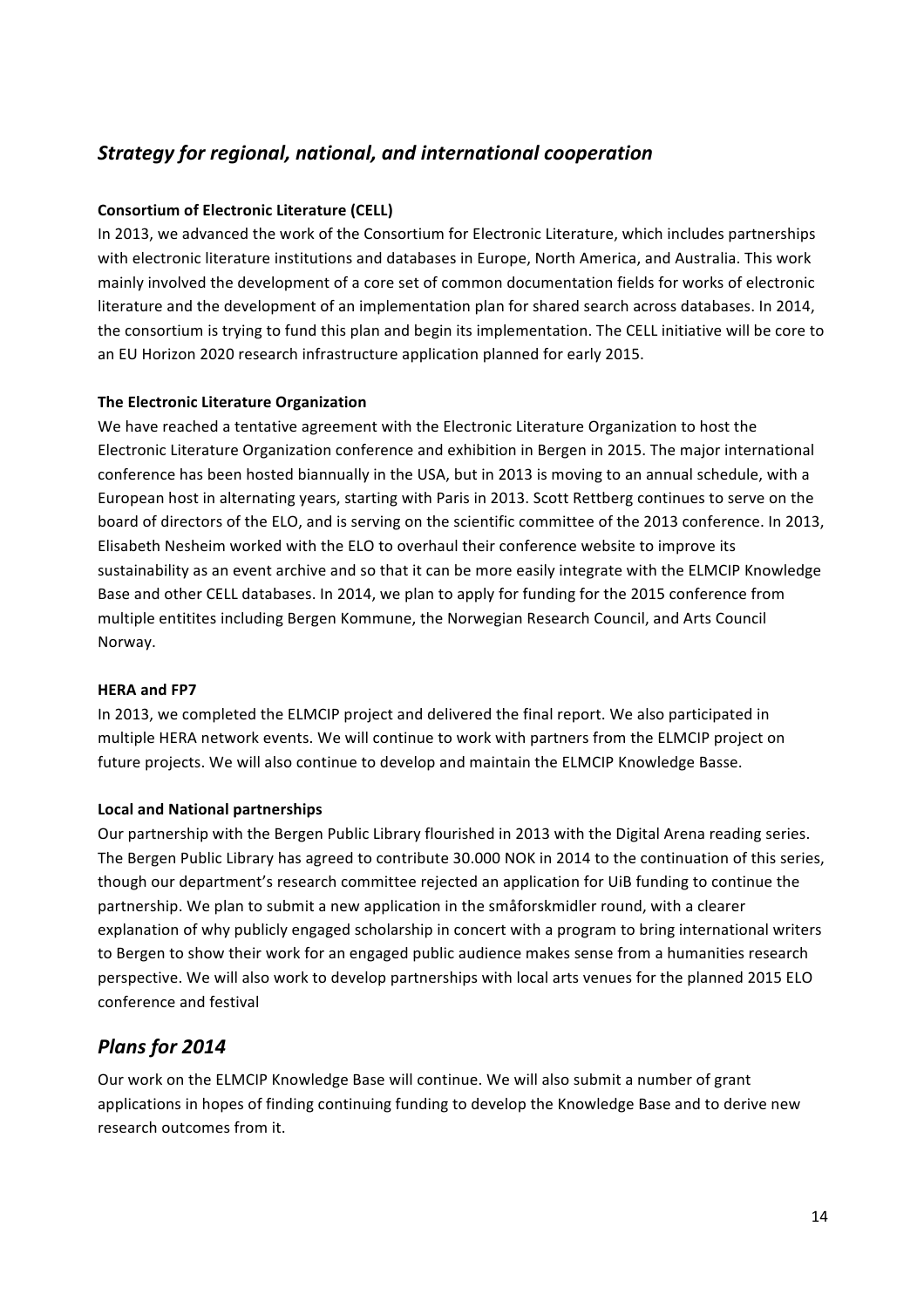

Two further book project are in progress emerging from the ELMCIP project and will be published in 2014 on the Computing Literature series from West Viriginia University press. *Electronic Literature as a Model of Creativity and Innovation in Practice:* A Report from the *HERA Joint Research Project* is in press and will be published in February 2014. The 300+ page book includes contributions from all of the principal investigators of the project, and adresses topics ranging from a comprehensive survey of the history of electronic literature publication in Europe, to an analysis of the forms of communities in the field, to an extensive white paper documenting the development of the Knowledge Base platform. The volume is expected to be of use to international researchers, writers, and cultural policy makers.

A revised selection of the articles published in 2011 and 2012 in special issues the online journal *Dichtung Digital* will also be published as a book with WVU Press in 2013 in a volume titled Electronic Literature Communities.

Publication of this volume is expected in summer 2014.

We plan to apply for småforsk funding in the next round in order to fund two activities:

- 1) to continue the Digital Arenas series and to develop an edited collection or special issue of a iournal focused on the research into electronic literature performance practices emerging from our production of the series; and
- 2) to produce a one-day seminar in collaboration with the Norwegian Research Council focused on contemporary research in the Digital Humanities and international funding models for this type of research. This seminar wil be focused in particular on cultural policy makers and invited speakers will include both digital humanities researchers and program officers from the NFR in Norway, NEH in the USA, and AHRC in the UK.

In the Spring 2014, Scott Rettberg and Jill Walker Rettberg are on sabbatical in the USA at the University of Illinois Chicago. Scott Rettberg is developing a project based on macroanalytic visualization research derived from the ELMCIP Knowledge Base and series of cinematic digital media narratives centered on environmental issues, while Jill Walker Rettberg is developing a project based on quantification, narrativization, and templating of self-representation in social media and other contemporary technologies. Both Rettberg and Walker Rettberg will also do some work at MIT during this period.

PhD students in the group are advancing their projects apace. Patricia Tomaszek's thesis on Paratexts in and about Electronic Literature will be delivered and defended in 2014.